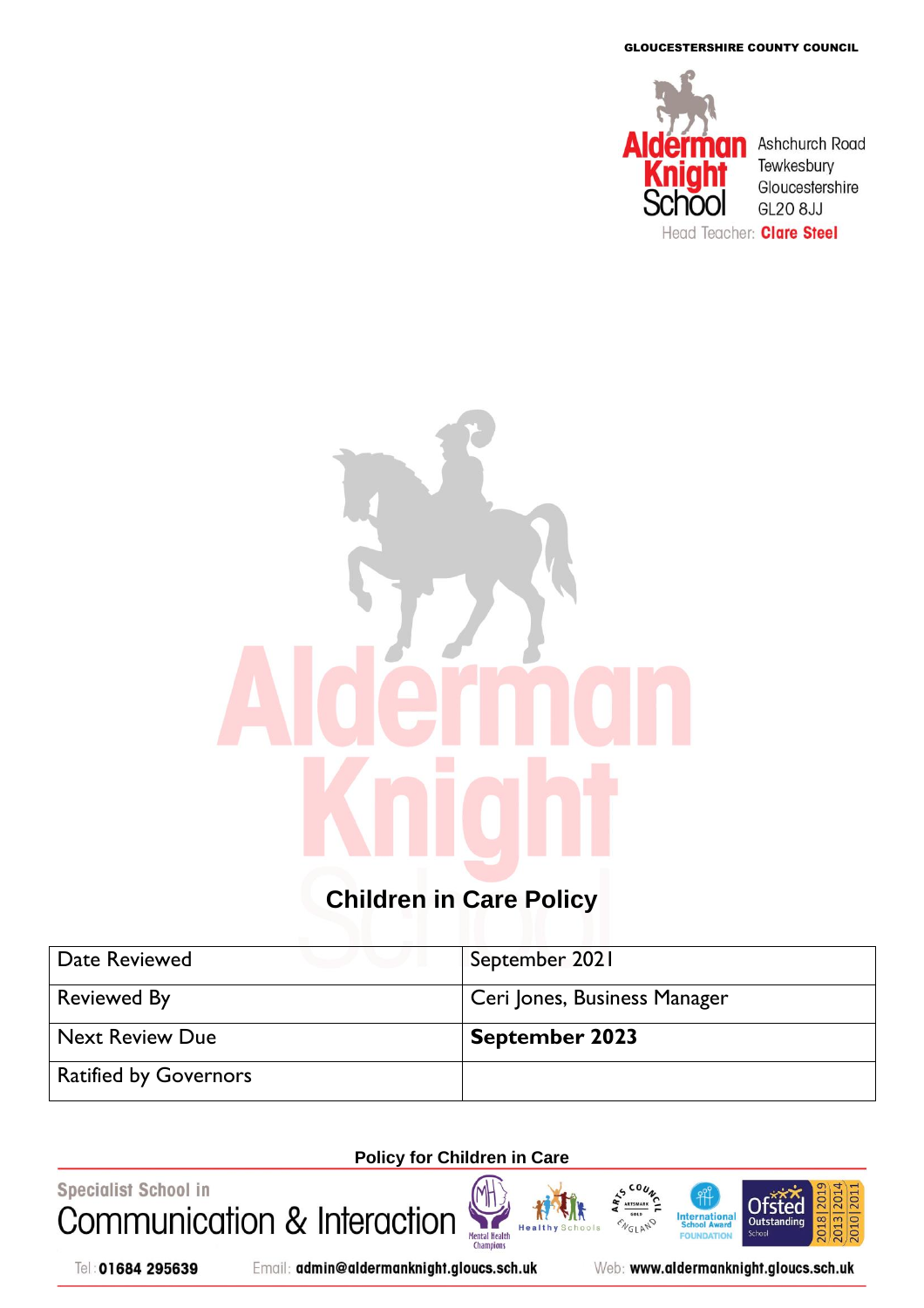# **Purpose**

To promote the educational attainment, achievement, progression and welfare of children that are in care and attending Alderman Knight School. The school works closely with Gloucestershire's Virtual School as well as the local authorities of other young people attending the school whose home authorities are not Gloucestershire. The school recognises that all local authorities have a statutory role to play for all children in its care and act as a Corporate Parent.

#### **Rationale**

Children in Care are one of the most vulnerable groups in society. The majority of looked after children have suffered a disrupted childhood and experienced adverse events. It is nationally recognised that there is considerable educational under-achievement when compared to their peers. Looked after children often achieve poor examination success rates in comparison with their peers. It is a fact that fewer children who have been in care progress to higher education or follow progression pathways that will lead to future economic success and well-being.

#### **Legal Framework**

Under the Children Act 1989, a child is looked after by a local authority if he or she is in their care or provided with accommodation for more than 24 hours by the authority. They fall into four main groups:

- Children who are accommodated under a voluntary agreement with their parents (Section 20)
- Children who are the subjects of emergency orders for their protection (Sections 44 and 46)
- Children who are the subjects of a care order (Section 31) or interim care order (Section 38)
- Children who are compulsorily accommodated this includes children remanded to the local authority or subject to a criminal justice supervision order with a residence requirement (Section 21)

Children who are cared for on a voluntary basis are "accommodated" by the local authority under Section 20 of the Children Act – they may live in foster care, in a Children's Home or in a residential school. Under the Children Act 1989 – they may live with foster carers, in a Children's Home, in a residential school, with relatives or with parents under supervision.

For all children who receive more than 75 days of 'short breaks' in every 12 months CLA status applies and an Independent Reviewing Officer is appointed. As the care arranged is not continuous academic attainment does not have to be reported in the same way to the DfE.

All these groups are said to be "Children Looked After (CLA). They may be looked after by our local authority or may be in the care of another authority but living in ours.

#### **Designated Teachers at Alderman Knight School are:**

- 1. Clare Steel Head teacher (with overall responsibility)
- 2. Hannah Shaw Deputy Head teacher
- 3. Hannah Silverthorn Teacher



Tel: 01684 295639

Email: admin@aldermanknight.gloucs.sch.uk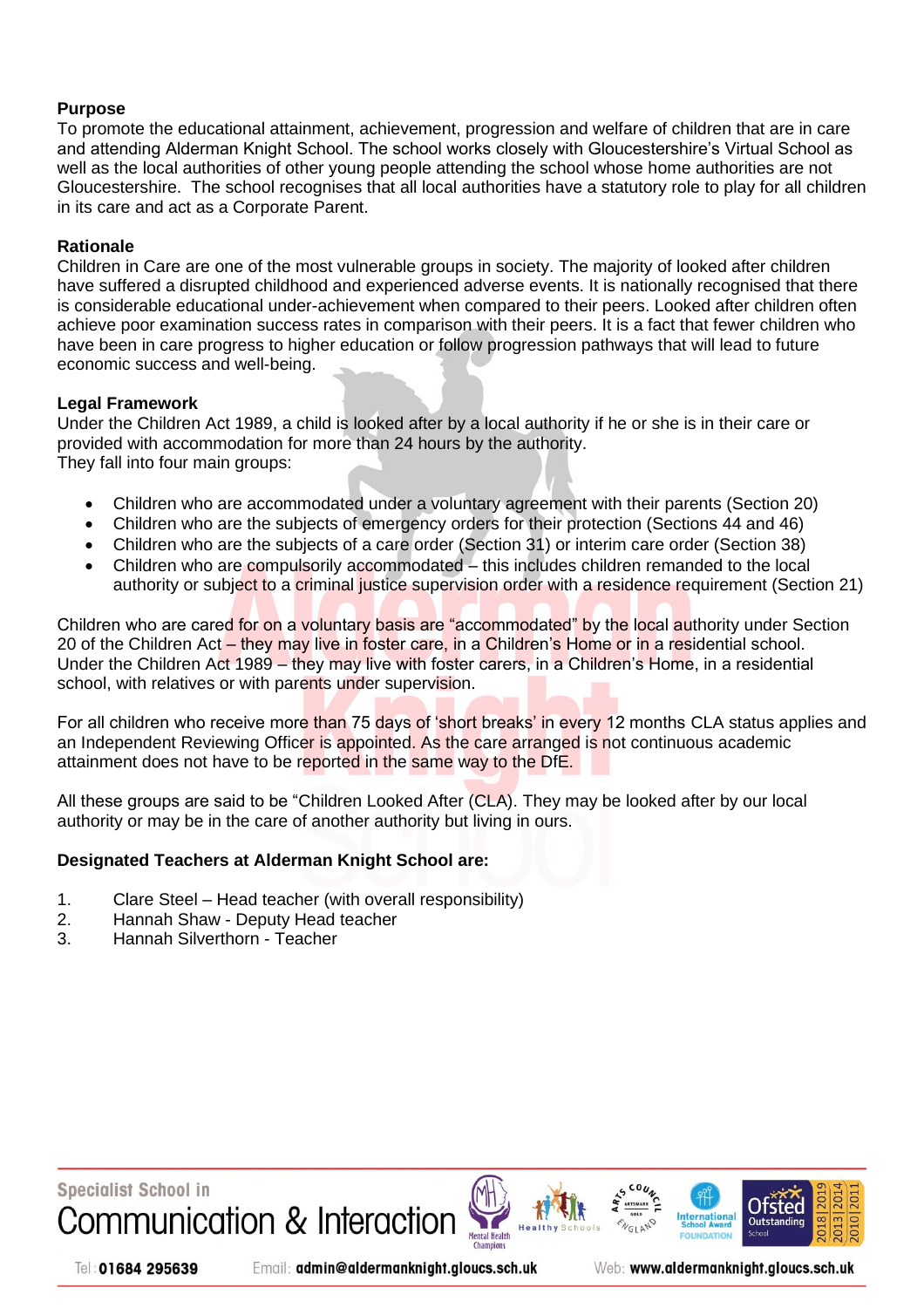# **The Role of the Designated Teachers for Children Looked After**

Within School:

- To ensure that all staff, both teaching and non-teaching, have an understanding of the difficulties and educational disadvantage faced by children in care and that staff understand the need for positive systems of support to overcome them;
- To inform members of staff of the general educational needs of the children in care at Alderman Knight School, and to promote the involvement of these children in clubs, extra-curricular activities, home reading schemes, school councils, etc;
- To act as an advocate for children in care;
- To develop and monitor systems for liaising with carers, social workers, health professionals and the Virtual School;
- To hold a supervisory brief for all children in care, e.g. to ensure all relevant education and care information is available to school staff and carer(s), and that this information is kept up-to-date. It is important to be aware that some children in care do not want all adults or peers to know about their accommodation or care status; (The Designated Teacher is responsible for managing the children in care within their Key Stage)
- To monitor the educational progress, attainment and attendance of children in care.
- To include targets on the performance of children in care
- To intervene if there is evidence of individual under-achievement or absence from school
- To celebrate the success of all children in care.

Working with individual children in care:

- To enable the child to make a contribution to the educational aspects of their care plan;
- To help ensure that each pupil has a Personal Education Plan (the PEP should be initiated by the young person's social worker from the Authority responsible for them). The PEP sets out appropriate targets and support available;
- Ensure that the Pupil Premium which applies to children who have been in care 6 months and over is targeted at improving attainment and achievements. (Please note the Pupil Premium Strategy highlighting impact is on the school website)
- To consult where appropriate with the child or young person and ensure they have an appropriate adult who will attend school events e.g. parents' evenings; sports; drama events to provide support and encouragement.

Liaison with other professionals and agencies:

- To liaise with the member of staff responsible for monitoring children on the Child Protection Register, ensuring all children looked after in school are safeguarded;
- To help an Independent Reviewing Officer (IRO) co-ordinate education and Children Looked After review meetings, so that the Personal Education Plan can inform the child's Care Plan;
- To attend, arrange for someone else to attend, or to contribute in other ways to Children Looked After at care planning meetings and PEP meetings;
- To be the named contacts for colleagues working within Gloucestershire Virtual School and other local authorities as appropriate;
- To ensure the speedy transfer of information and school records between agencies and other schools;
- To ensure the school admits Children Looked After in line with the Admissions Code of Practice; schools should admit all looked after children separate to 'In Year Fair Access Protocols'.
- To ensure that a range of strategies is also considered before exclusion for a looked after child, which should be a last resort. This includes contacting the Head of the Virtual School and accessing First Day Response provision.

Mental Health

**Specialist School in** Communication & Interaction

Tel: 01684 295639

Email: admin@aldermanknight.gloucs.sch.uk

Web: www.aldermanknight.gloucs.sch.uk

International

Otsted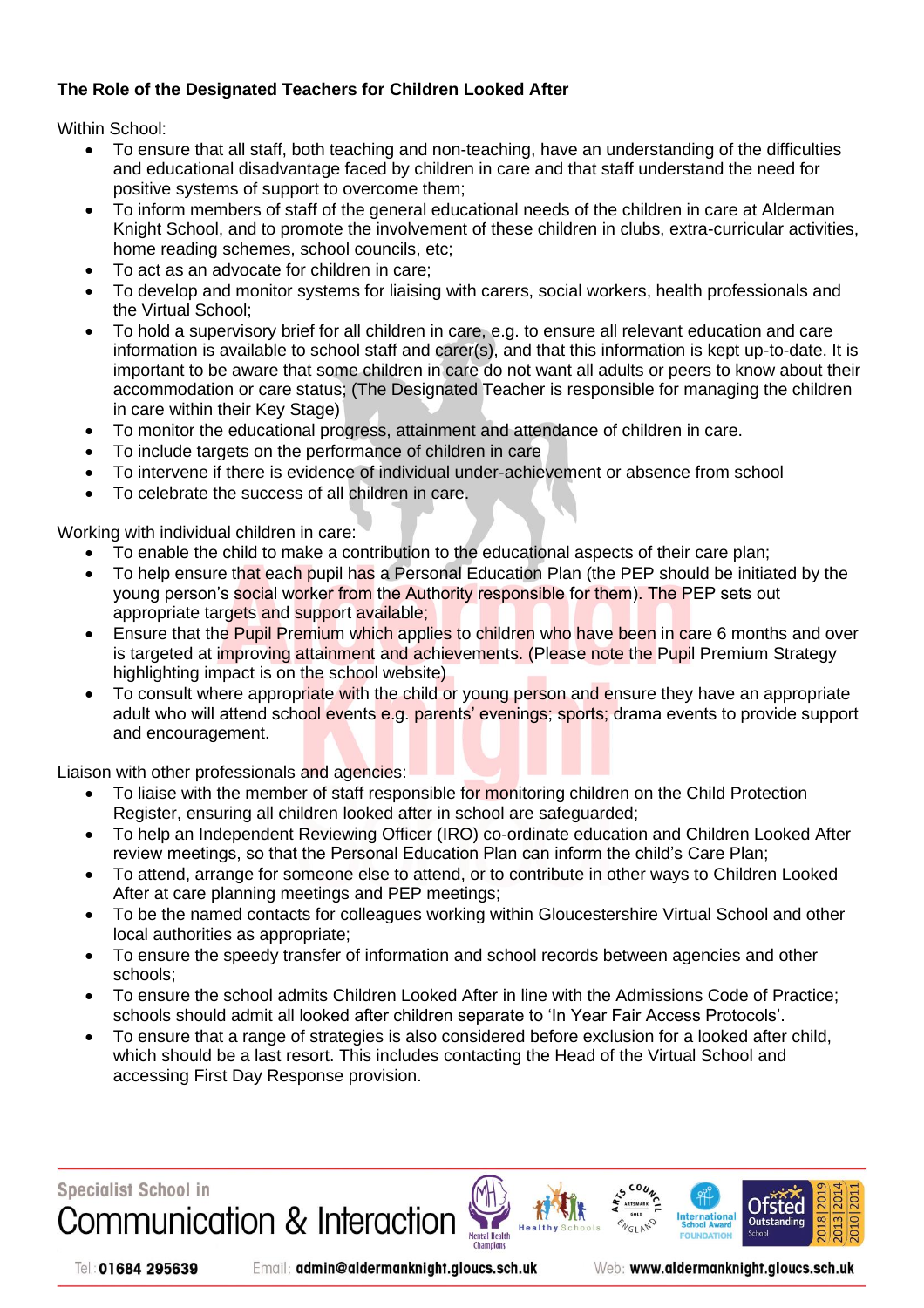**Training** 

- To develop a knowledge of Vulnerable Children / Education inclusion procedures by attending training events organised by the Local Authority and other providers;
- To attend training for Designated Teachers as appropriate;
- To cascade training to school staff as appropriate.

#### **Responsible Governor**

The name of a Governor with special responsibility for children in care is Alex Cameron.

#### The role of this Governor:

Alex Cameron, in his role as Governor, will work with the Head teacher to report to the Governing Body annually at the Standards and Achievement meeting each December.

Areas that may be reported;

- A comparison of test scores for looked after children as a discrete group, compared with the attainment and progress of other pupils;
- The attendance of pupils as a discrete group, compared with other pupils;
- The level of fixed term/permanent exclusions; and
- Pupil destinations.

The governor will ensure that the school's policies and procedure ensure that looked-after pupils have equal access to:

- The national curriculum;
- Examinations;
- Careers guidance;
- Additional educational support;
- Extra-curricular activities;
- Work experience

Alex Cameron will meet following each assessment period (October, February and June) with the designated teachers to discuss the needs of the children in care and review the schools work with them.

(Alex Cameron in his role as a governor and Pastoral Support Manager, also supports the monitoring of progress of all disadvantaged groups of children and young people.

#### **Responsibility for Alderman Knight's children in care**

It is important that all teaching and support staff are aware which children are being cared for by the Local Authority. The responsibility for the transfer of this information is the Head, Deputy head and Designated Teacher.

In the absence of the usual class teacher, some information regarding the child's circumstances should be shared with the teacher covering the class. The extent of this sharing should be determined by the designated staff.

#### **Admission Arrangements**

On admission, records (including the PEP) must be provided from the pupil's previous school and a meeting will be held with carers and social worker to discuss transition and ensure relevant and up-to-date information has been given to the school. A date will be agreed for a review of the existing Personal Education Plan and this will be within six weeks of a new child in care starting the school.



Tel: 01684 295639

Email: admin@aldermanknight.gloucs.sch.uk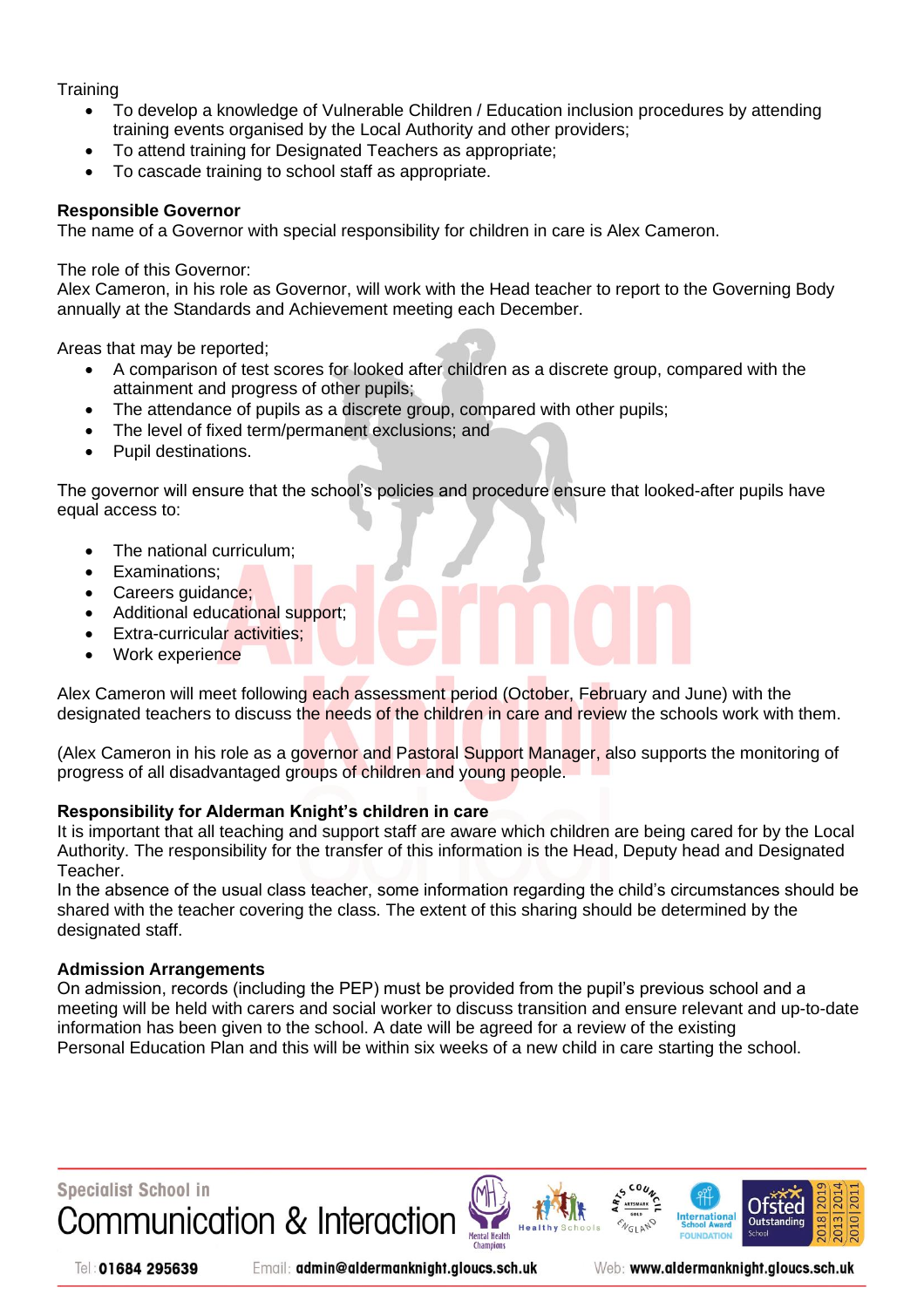## **Involving the Young Person**

It is important that children in care are aware that information is being shared and recorded regarding their personal circumstances and that the school will be working with their social worker and carers to help them get the best opportunities and achieve their best while at school. This will be shared sensitively and appropriately.

## **Communication with Other Agencies**

The school will ensure that a copy of all reports (e.g reports, attendance data, EHCPs daily records, IEPs ) are shared with all professionals working with the child. It will be agreed at the PEP meeting what information carers will receive and this needs to be in line with the legal framework. A decision will be made with the social worker and carer on necessary and expected correspondence with carers and approaches to enable carers to give consent for routine school activities.

## **Assessment, Monitoring and Review Procedures**

Each child in care has a Care Plan that includes a Personal Education Plan (PEP) that the social worker takes a lead in developing. This will identify, success, specific areas of concern and include achievable targets. The PEPs generally are age group specific and include the following areas.

- **Attendance**
- Achievement Record (academic or otherwise)
- **Behaviour**
- Homework
- Involvement in Extra Curricular Activities
- Special needs
- Support being provided
- Use of Pupil Premium
- Development needs (short and long-term development of skills, knowledge or subject areas and experiences); and
- Long-term plans and aspirations (targets including progress, career plans and aspirations).

The PEP will be updated at least every six months, as part of the Statutory Reviewing process carried out by Children's Social Care. The PEP will be stored by the relevant local authority management system and circulated to all key parties who attended the PEP meeting.

#### **Pupil Premium**

For 2021-2022 each school is allowed to request up to  $\mathcal{L}2,345$  to support each child in care. This money will only be released to the school from the Local Authorities virtual schools on clear evidence of how it would be used to enhance the learning and social opportunities of the child as agreed through the PEP.

The provision for all pupils in care is tracked using the school's internal provision mapping system



Tel: 01684 295639

Email: admin@aldermanknight.gloucs.sch.uk